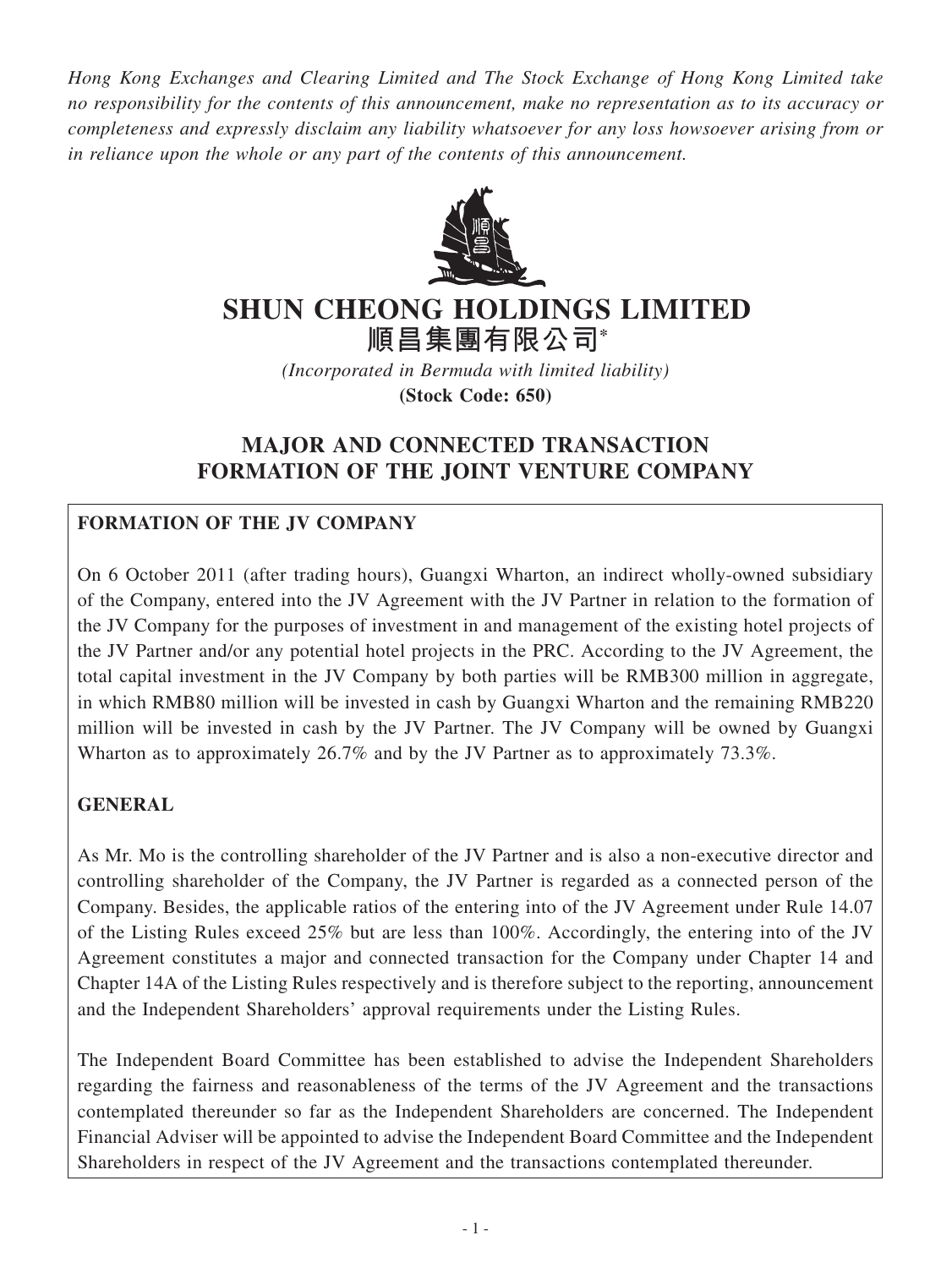A circular containing, among other things, further details of the JV Agreement and the transactions contemplated thereunder, the respective advice of the Independent Financial Adviser and the Independent Board Committee in relation to the JV Agreement and the transactions contemplated thereunder is expected to be despatched to the Shareholders on or before 27 October 2011.

**As the completion of the JV Agreement is subject to the fulfillment of a number of conditions precedent which are detailed in this announcement, the JV Agreement may or may not be completed. Shareholders and potential investors should exercise caution when dealing in the Shares.**

## **PRINCIPAL TERMS OF THE JV AGREEMENT**

#### **Date**

6 October 2011 (after trading hours)

#### **Parties**

- (1) Guangxi Wharton
- (2) JV Partner

#### **Formation of the JV Company**

Guangxi Wharton and the JV Partner will jointly establish the JV Company in the PRC with limited liability for the purposes of investment in and management of existing hotel projects of the JV Partner and/or any potential hotel projects in the PRC. The total amount of the capital investment in the JV Company will be RMB300 million, of which RMB100 million will be registered share capital. The operative term of the JV Company will be 20 years from the date of establishment of the JV Company and such term shall be extended upon agreement by Guangxi Wharton and the JV Partner and is subject to the approval by the relevant government authorities and applicable rules and regulations. Upon establishment, Guangxi Wharton and the JV Partner will be interested in the equity capital of the JV Company in accordance with the respective proportion of their capital investments, which will be approximately 26.7% and 73.3% respectively. The JV Company is yet to be established as at the date of this announcement. There is no requirement under the JV Agreement for any additional capital contributions committed by the parties. However, if additional capital contribution to the JV Company is subsequently required, consent has to be obtained from both parties and any further capital contribution should be made in accordance with the respective proportion of equity capital in the JV Company by each party. The Company will comply with the applicable requirements under Chapter 14 and Chapter 14A of the Listing Rules in respect of such capital contribution as and when required.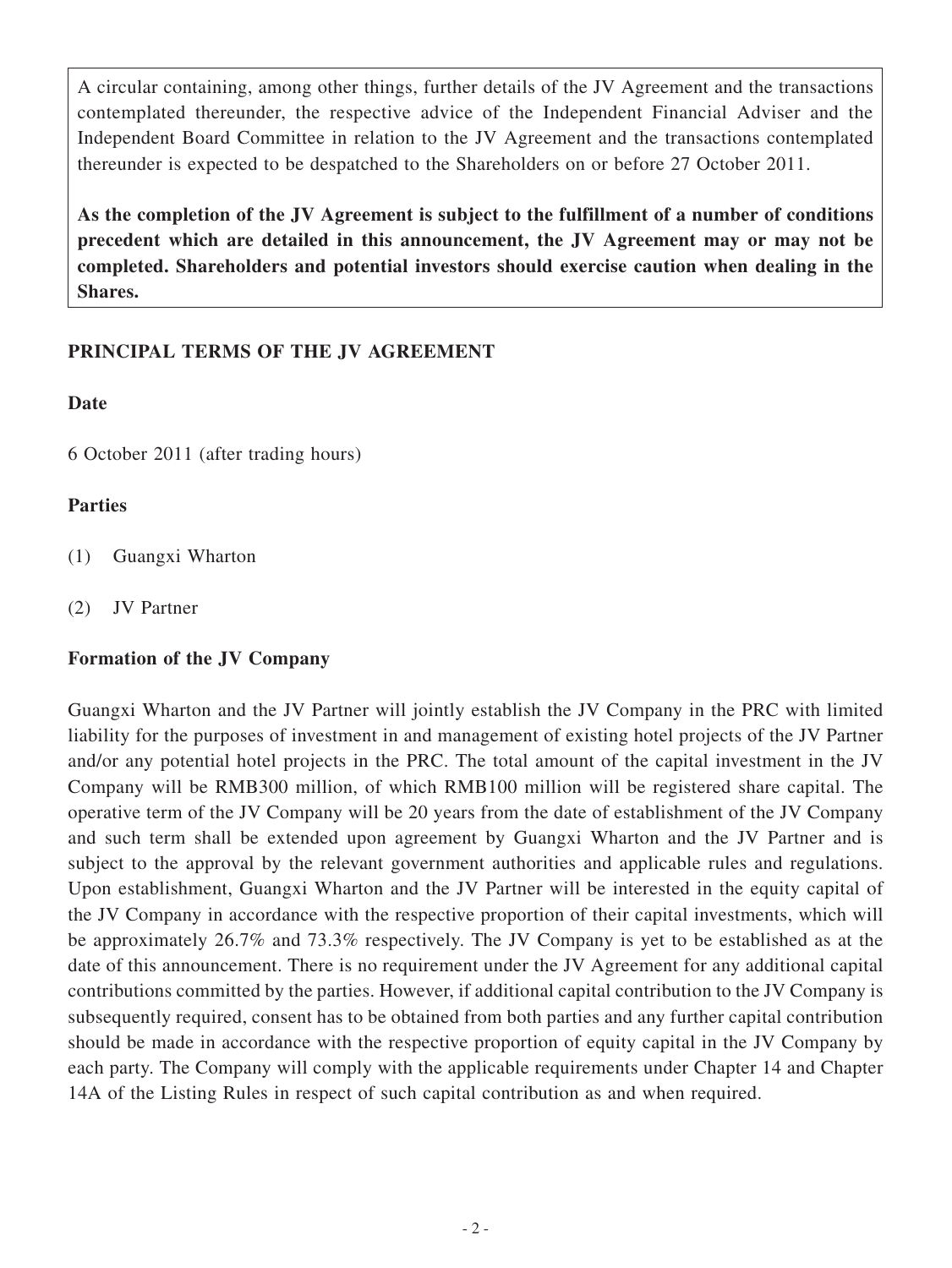# **Consideration**

The total capital investment in the JV Company by both parties under the JV Agreement will be RMB300 million in aggregate, in which RMB80 million will be invested in cash by Guangxi Wharton and the remaining RMB220 million will be invested in cash by the JV Partner. The total capital investment and the investments by the parties were determined after arm's length negotiations between both parties with reference to the expected funding needs of the JV Company and available resources of the parties. It is expected that the capital investment by Guangxi Wharton would be funded by the internal resources of the Group. Upon signing of the JV Agreement, both Guangxi Wharton and the JV Partner shall pay 10% of their intended capital investments as refundable deposits, which are RMB8 million and RMB22 million respectively. There is no guarantee or security given by any party or required under the JV Agreement in relation to the formation of the JV Company.

#### **Profit, assets and dividend sharing**

The profit, assets and dividend declared (if any) of the JV Company shall be distributed or shared among Guangxi Wharton and the JV Partner in accordance with their respective proportion of equity capital in the JV Company.

#### **Restrictions on equity transfer**

Any transfer of equity interest in the JV Company will require the consent of the other party and the other party will have the exclusive right to acquire such equity interest before the intended transfer.

#### **Composition of the board of directors and management**

The board of directors of the JV Company shall consist of three directors, of which two shall be appointed by the JV Partner and one shall be appointed by Guangxi Wharton. The JV Company shall have one general manager and one financial controller, which shall be appointed by the board of directors of the JV Company.

#### **Preferred partnership right**

Under the JV Agreement, in the event that the JV Company acquires any hotel projects after its establishment, the JV Company will grant an exclusive right to Guangxi Wharton for providing management services to those hotel projects.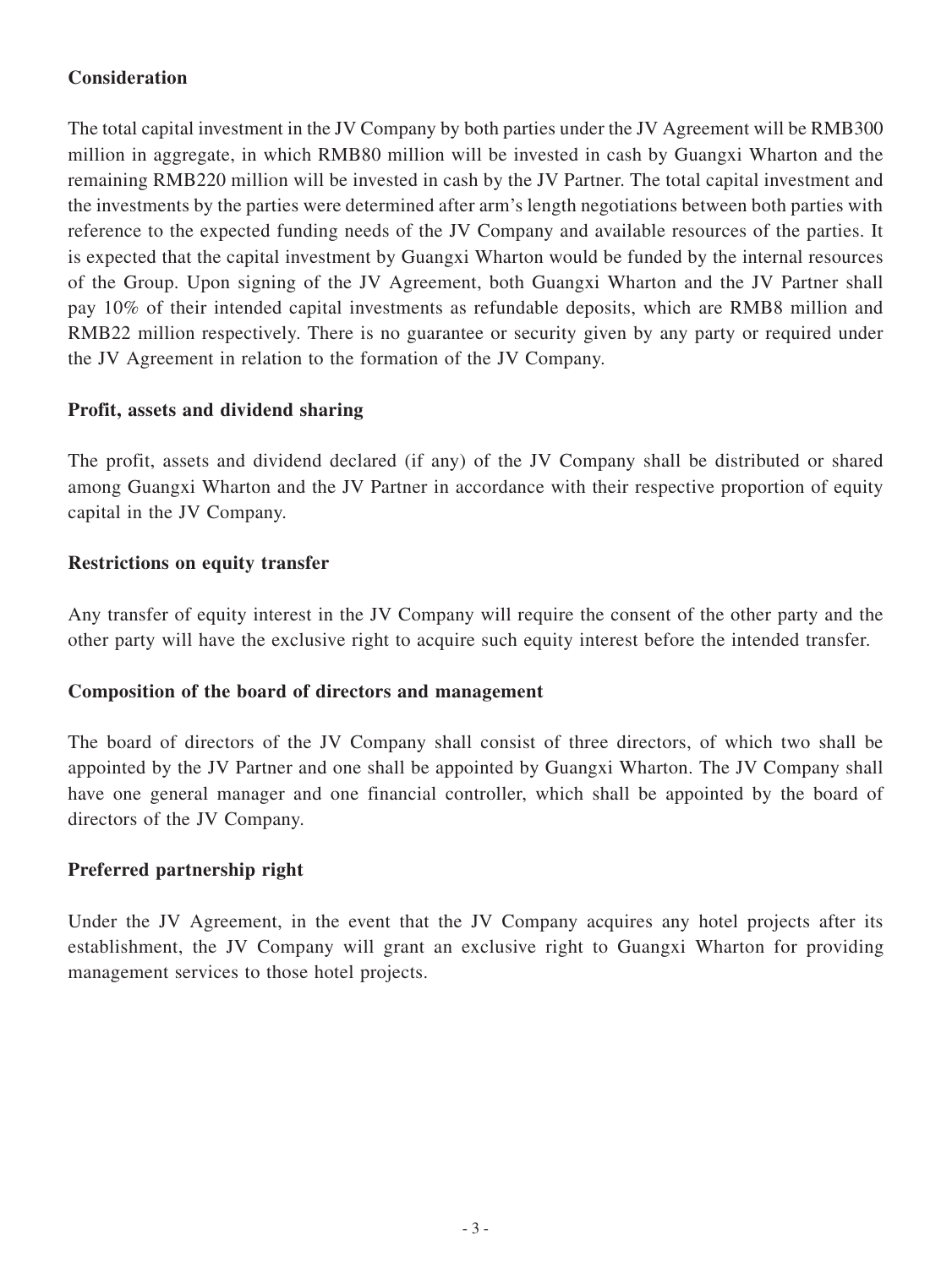## **Conditions precedent**

Completion of the JV Agreement is conditional upon the satisfaction of all of the following conditions:

- (a) all necessary internal approvals of the parties have been obtained;
- (b) the approval by the Independent Shareholders for the JV Agreement and the transactions contemplated thereunder pursuant to the requirements of the Listing Rules;
- (c) the obtaining of all necessary waiver, consent, approval and licence from the relevant governmental or regulatory authorities or other third parties which are necessary in connection with the JV Agreement and the transactions contemplated thereby; and
- (d) the compliance with any other requirements under the Listing Rules or otherwise of the Stock Exchange or other regulatory authorities or any applicable laws and regulations which requires compliance by the Company in relation to the transactions contemplated under the JV Agreement.

If the above conditions precedent have not been satisfied on or before 31 December 2011 or such later date as both parties may agree, the refundable deposits paid by both parties shall be repaid forthwith without interest and the rights and obligations of the parties under the JV Agreement shall lapse and shall be of no further effect.

Upon completion of the JV Agreement, Guangxi Wharton will own approximately 26.7% of the equity interest of the JV Company, which will be effectively treated as an associated company of the Group.

#### **INFORMATION ON THE COMPANY, GUANGXI WHARTON AND THE JV PARTNER**

The principal activity of the Company is investment holding and the principal activities of its subsidiaries consist of hotel and restaurant operations in the PRC.

Guangxi Wharton is a company established in the PRC with limited liability and is an indirect wholly-owned subsidiary of the Company. Guangxi Wharton is principally engaged in the hotel and restaurant operations of 廣西沃頓國際大酒店 (Guangxi Wharton International Hotel\* ) located in Nanning city, Guangxi Province, the PRC.

The JV Partner is a company established in the PRC with limited liability, and mainly engaged in the hotel investments in the PRC. The JV Partner is experienced and professional in the hotel investments in the PRC and is the major investor of the existing Yintan Project, being a project of three five-star hotels and six blocks of service apartments, with total area of 585,000 square meters, located in the major seashore tourism area of Beihai city, Guangxi Province, the PRC. Mr. Mo, the controlling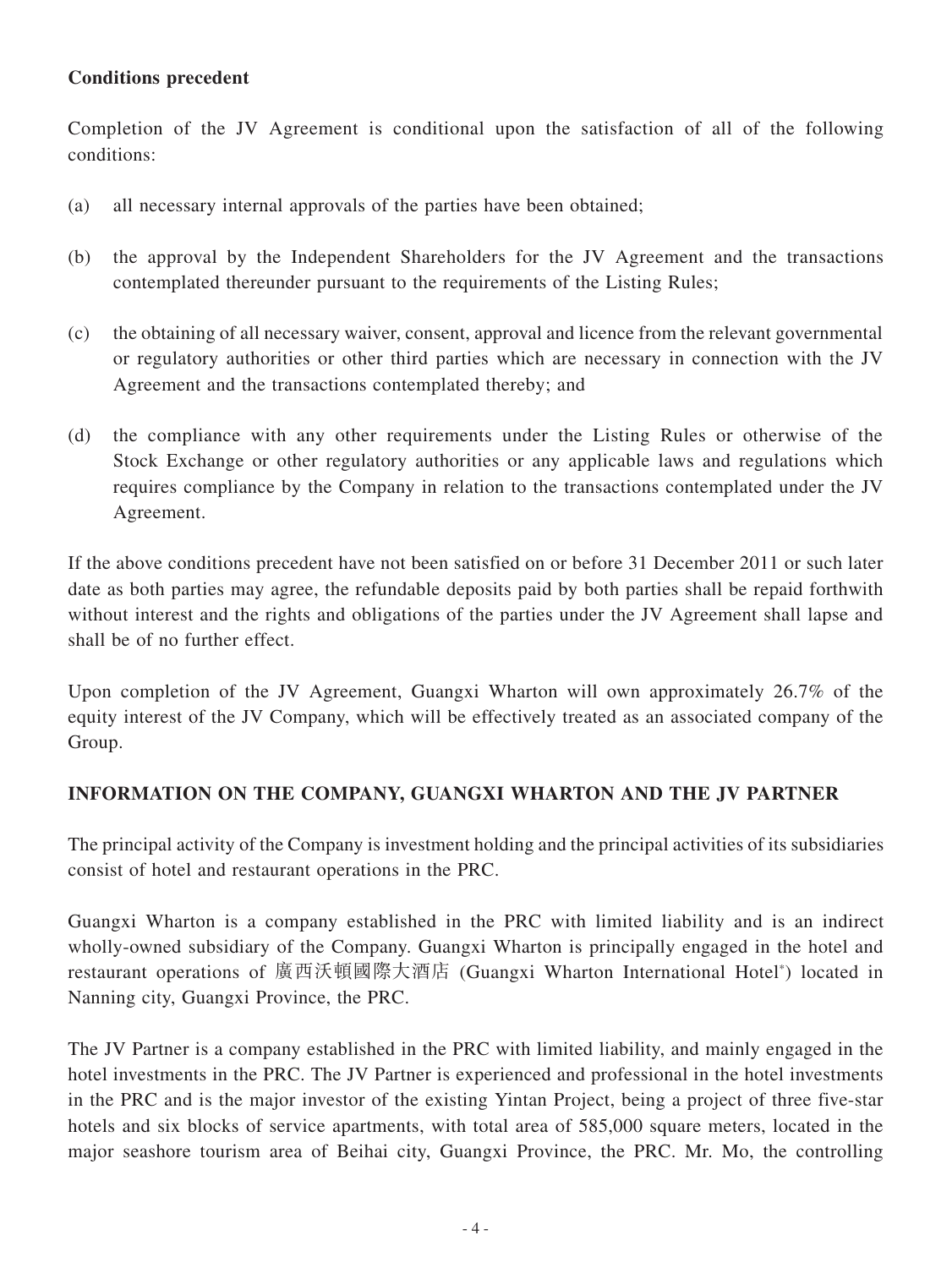shareholder of the JV Partner, has over 13 years of experience in the provision of on-line information and analysis of real estate properties in the PRC. He is also the director and the executive chairman of SouFun Holdings Limited, a company conducting real estate internet business in the PRC, of which the shares are listed on the New York Stock Exchange.

## **REASONS FOR AND BENEFITS OF ENTERING INTO THE JV AGREEMENT**

The Group is principally engaged in the hotel and restaurant operations in the PRC. As disclosed in the 2011 annual report of the Company, the Group is exploring and evaluating any potential investment opportunities cautiously which could bring long-term benefits to the Group. The Board believes that it is the golden time for the Group to expand its core business in the hotel and restaurant operations in the PRC with the continuous effort by the PRC government in promoting the economies of the less developed regions and the rapid development of tourism industry in the second tier cities.

The establishment of the JV Company is considered as an opportunity to further diversify and enlarge the hotel investments of the Group in various high-quality hotel projects in the PRC with the support from Mr. Mo, who has extensive experience in the hotel, real estates and property sectors in the PRC. Through this investment, the Group can share the profits of the JV Company as an associated company, which would contribute positively to the overall performance of the Group. Apart from this, the Group is able to enjoy the exclusive preferred partnership right for providing management services to the new hotel projects to be acquired by the JV Company in the future.

As the JV Partner owns various high-quality hotel investments and is experienced and professional in the hotel investments in the PRC, the entering into of the JV agreement can also create a potential for the Group to further expand its hotel investments in the future through the strategic alliance with the JV Partner.

The Board considers that the Group's participation in the investment in the JV Company represents an investment opportunity for the Group to further expand its existing businesses. Accordingly the Directors (excluding the independent non-executive Directors whose opinion will be subject to the advice of the Independent Financial Adviser) consider that the terms of the JV Agreement are on normal commercial terms and are fair and reasonable and the entering into of the JV Agreement is in the interests of the Company and the Shareholders as a whole. Mr. Mo and Ms. Cao Jing, an executive chairman and executive director of the Company and is the associate of Mr. Mo, had a material interest in the formation of the JV Company and they have abstained from voting on the resolution approving the transaction in the Board's meeting.

#### **GENERAL**

As Mr. Mo beneficially owns 80% of equity interests in the JV Partner and is the controlling shareholder of the JV Partner and Mr. Mo is also a non-executive director and controlling shareholder of the Company, the JV Partner is regarded as a connected person of the Company. Besides, the applicable ratios of the entering into of the JV Agreement under Rule 14.07 of the Listing Rules exceed 25% but are less than 100%. Accordingly, the entering into of the JV Agreement constitutes a major and connected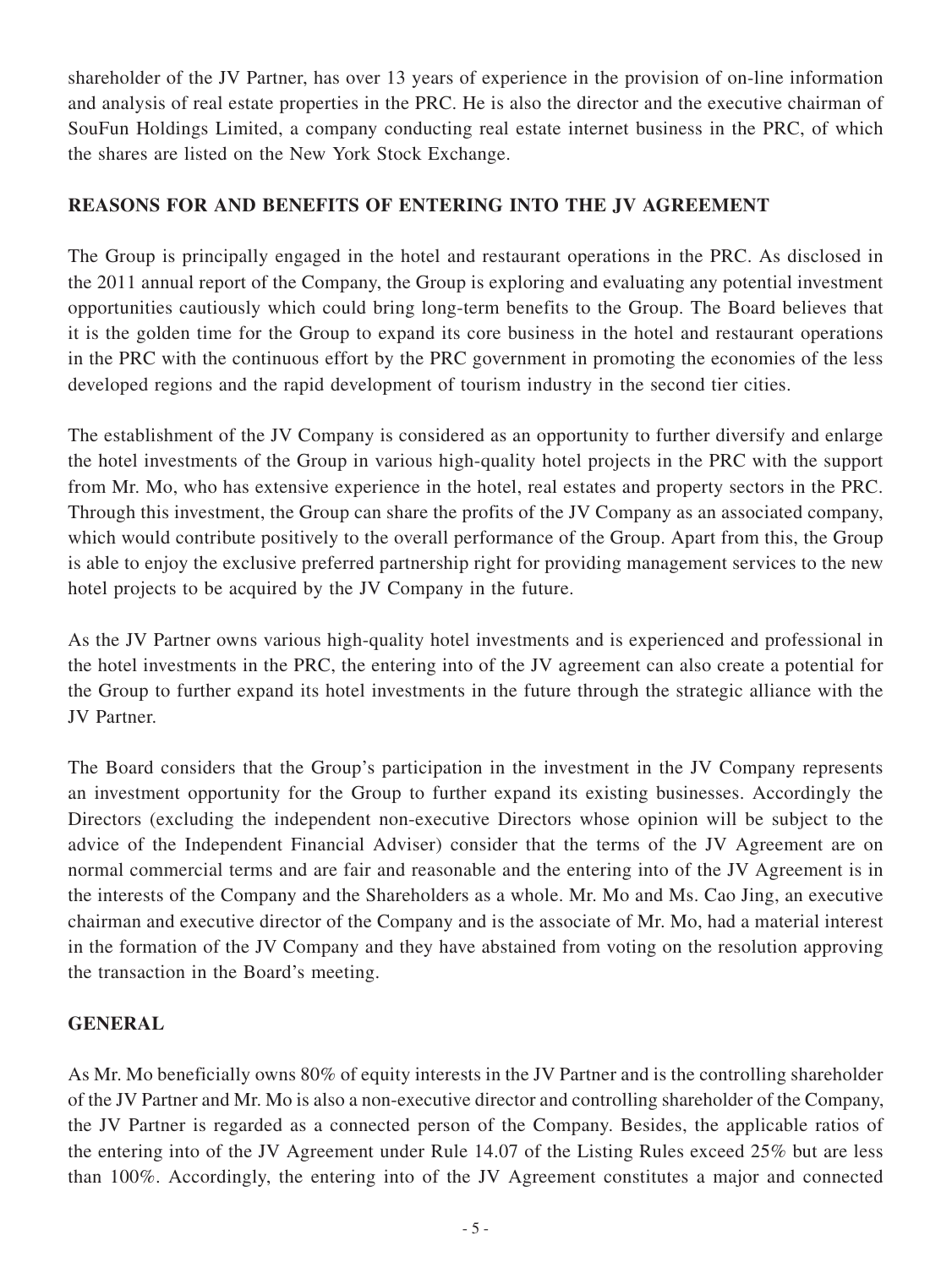transaction for the Company under Chapter 14 and Chapter 14A of the Listing Rules respectively and is therefore subject to the reporting, announcement and the Independent Shareholders' approval requirements under the Listing Rules. As at the date of this announcement, Mr. Mo and his associates are beneficially interested in 209,753,409 Shares, representing approximately 60.39% of the issued share capital of the Company. Mr. Mo and his associates, who had a material interest in the formation of the JV Company, shall be required to abstain from voting on the relevant resolutions at the special general meeting of the Company to be convened for the purposes of approving the JV Agreement and the transactions contemplated thereunder.

The Independent Board Committee has been established to advise the Independent Shareholders regarding the fairness and reasonableness of the terms of the JV Agreement and the transactions contemplated thereunder so far as the Independent Shareholders are concerned. The Independent Financial Adviser will be appointed to advise the Independent Board Committee and the Independent Shareholders in respect of the JV Agreement and the transactions contemplated thereunder.

A circular containing, among other things, further details of the JV Agreement and the transactions contemplated thereunder, the respective advice of the Independent Financial Adviser and the Independent Board Committee in relation to the JV Agreement and the transactions contemplated thereunder is expected to be despatched to the Shareholders on or before 27 October 2011.

**As the completion of the JV Agreement is subject to the fulfillment of a number of conditions precedent which are detailed in this announcement, the JV Agreement may or may not be completed. Shareholders and potential investors should exercise caution when dealing in the Shares.**

#### **DEFINITIONS**

Unless the context otherwise requires, capitalised terms used in this announcement shall have the following meanings:

| "associate(s)"            | shall have the meaning as ascribed to it under the Listing Rules                                                                                 |
|---------------------------|--------------------------------------------------------------------------------------------------------------------------------------------------|
| "Board"                   | the board of Directors                                                                                                                           |
| "Company"                 | Shun Cheong Holdings Limited, a company incorporated in Bermuda<br>and the shares of which are listed on the main board of the Stock<br>Exchange |
| "connected person"        | shall have the meaning as ascribed to it under the Listing Rules                                                                                 |
| "connected transaction"   | shall have the meaning as ascribed to it under the Listing Rules                                                                                 |
| "controlling shareholder" | shall have the meaning as ascribed to it under the Listing Rules                                                                                 |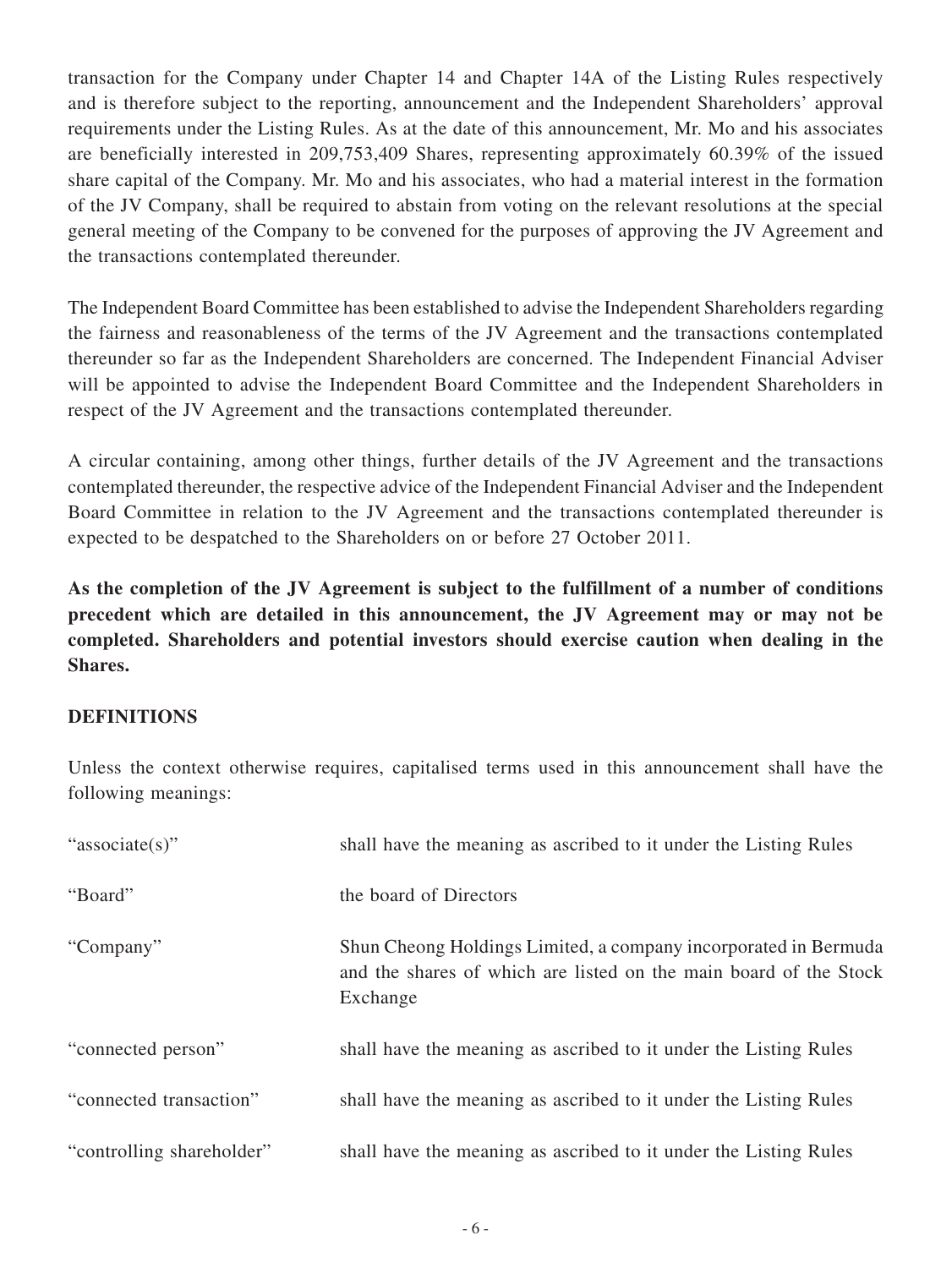| " $Directory$ "                    | director(s) of the Company                                                                                                                                                                                                                                       |
|------------------------------------|------------------------------------------------------------------------------------------------------------------------------------------------------------------------------------------------------------------------------------------------------------------|
| "Group"                            | the Company and its subsidiaries                                                                                                                                                                                                                                 |
| "Guangxi Wharton"                  | 廣西沃頓國際大酒店有限公司 (Guangxi Wharton International Hotel<br>Limited*), a company established in the PRC with limited liability<br>and is an indirect wholly-owned subsidiary of the Company                                                                            |
| "HK\$"                             | Hong Kong dollar, the lawful currency of Hong Kong                                                                                                                                                                                                               |
| "Hong Kong"                        | the Hong Kong Special Administrative Region of the PRC                                                                                                                                                                                                           |
| "Independent Board<br>Committee"   | comprises all the three independent non-executive Directors, being<br>Prof. Ye Jianping, Mr. Palaschuk Derek Myles and Mr. Yao Xusheng,<br>to advise the Independent Shareholders in respect of the JV Agreement<br>and the transactions contemplated thereunder |
| "Independent Financial<br>Adviser" | the independent financial adviser to be appointed by the Company<br>to advise the Independent Board Committee and the Independent<br>Shareholders in respect of the JV Agreement and the transactions<br>contemplated thereunder                                 |
| "Independent Shareholders"         | Shareholders other than Mr. Mo and his associates                                                                                                                                                                                                                |
| "JV Agreement"                     | the joint venture agreement dated 6 October 2011 entered into between<br>Guangxi Wharton and the JV Partner in relation to the formation of<br>the JV Company                                                                                                    |
| "JV Company"                       | a joint venture company to be established in the PRC with limited<br>liability by Guangxi Wharton and the JV Partner pursuant to the JV<br>Agreement                                                                                                             |
| "JV Partner"                       | 北京普凱世杰投資咨詢公司(Beijing Pukai Shijie Investment<br>Consultancy Company*), a company established in the PRC, which<br>is beneficially 80%-owned by Mr. Mo                                                                                                            |
| "Listing Rules"                    | the Rules Governing the Listing of Securities on the Stock<br>Exchange                                                                                                                                                                                           |
| "Mr. Mo"                           | Mr. Mo Tianquan, a non-executive director of the Company                                                                                                                                                                                                         |
| "PRC"                              | People's Republic of China                                                                                                                                                                                                                                       |
| "RMB"                              | Renminbi, the lawful currency of the PRC                                                                                                                                                                                                                         |